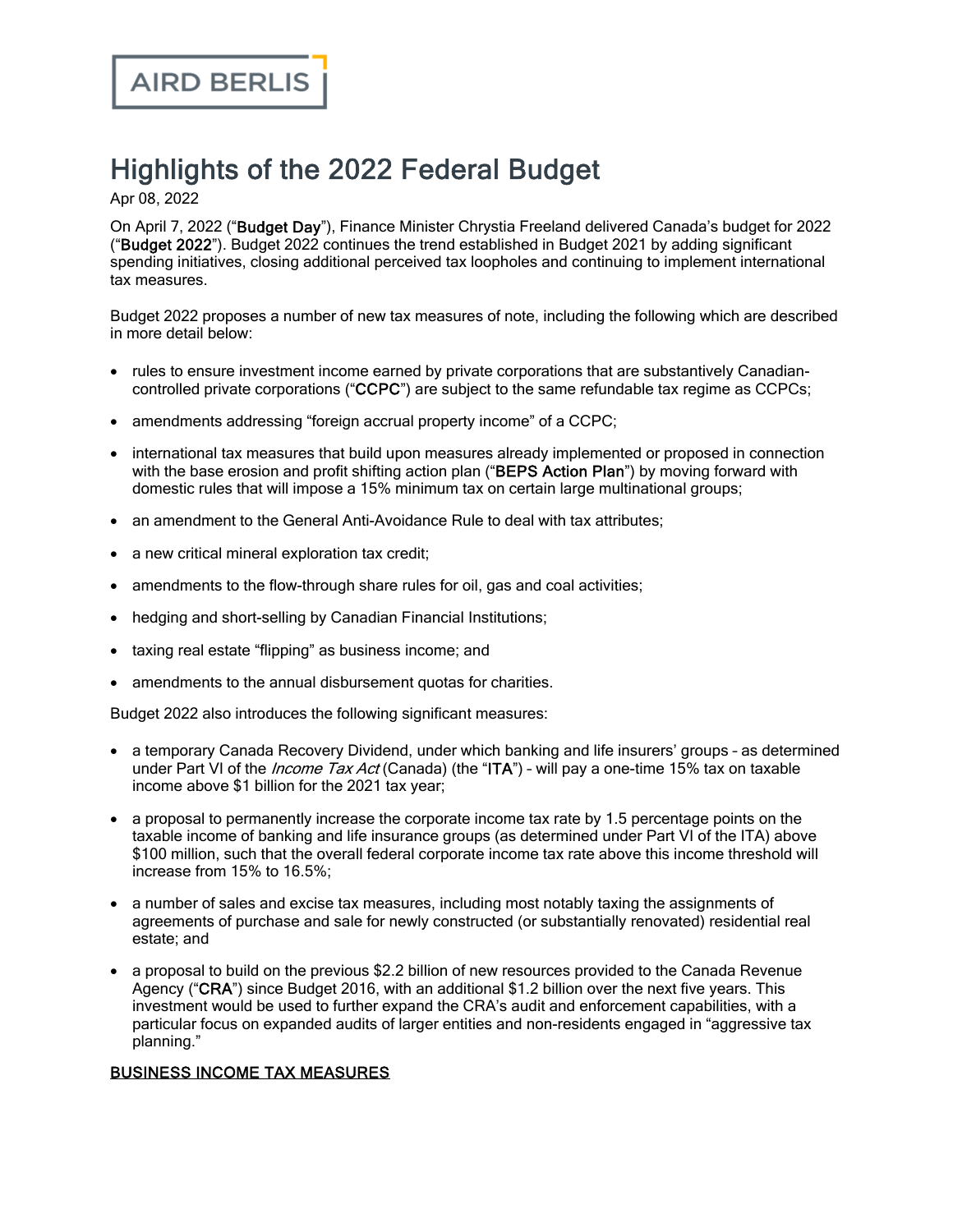# "Substantive" CCPCs

Budget 2022 contains measures to target the manipulation of a corporation's status as a CCPC for the purposes of avoiding refundable tax on investment income. A CCPC is a corporation that is incorporated pursuant to the laws of a Canadian jurisdiction that is not controlled by a public corporation, non-residents, or some combination of public corporations and non-residents. When a CCPC earns income from property or a "specified investments business," or realizes a taxable capital gain, the CCPC is subject to refundable tax on its "aggregate investment income." Certain amounts are refunded upon payment by the CCPC of taxable dividends.

Some taxpayers have engaged in tax planning ("Non-CCPC Planning") to take advantage of the fact that Canadian-resident corporations that are not CCPCs are not subject to the refundable tax regime. Non-CCPC Planning may involve steps taken by the owners of a CCPC to cause the corporation not to qualify as a CCPC. Such planning may be effected prior to the realization of a capital gain by the corporation, or as part of pre-sale planning in connection with the sale of the shares of the corporation. These steps often include migrating a corporation to another jurisdiction so that it is deemed not to be incorporated in a Canadian jurisdiction and, therefore, cannot qualify as a CCPC, or by shifting voting control of the corporation to non-residents. Once the corporation has lost CCPC status, the corporation is no longer subject to refundable tax on its investment income or taxable capital gains.

Budget 2022 introduces the concept of a "substantive CCPC" to nullify the benefits of Non-CCPC Planning. A proposed amendment to subsection 248(1) of the ITA defines a "substantive CCPC" as a corporation (other than a CCPC) that at any time in a taxation year:

- 1. is controlled, directly or indirectly in any manner whatever, by one or more Canadian resident individuals; or
- 2. would, if each share of the capital stock of a corporation that is owned by a Canadian resident individual were owned by a particular individual, be controlled by the particular individual.

Budget 2022 also introduces an anti-avoidance rule to accompany the new substantive CCPC definition. Proposed subsection 248(43) of the ITA provides that a non-CCPC that does not otherwise qualify as a substantive CCPC is deemed to be a substantive CCPC if it is reasonable to consider that one of the purposes of any transaction or series of transactions was to cause the corporation not to be a substantive CCPC.

Where a corporation is a substantive CCPC, such corporation would be subject to the same tax treatment on its investment income (including taxable capital gains) as would a conventional CCPC. Under the proposed amendments, a corporation will be a substantive CCPC if it is controlled in fact by Canadian resident individuals, or where shares that would result in control are owned by Canadian resident individuals. Under this definition, for example, the proposed amendments would cause a corporation to be a substantive CCPC in circumstances where the corporation would have been a CCPC but for the fact that a non-resident or public corporation has a right to acquire its shares. In each case, the corporation would be subject to refundable tax and the resulting profit would be credited to its "low rate income pool" (i.e., the investment income, including taxable capital gains, could not be distributed as an eligible dividend subject to the enhanced dividend tax credit). As a consequence, simply migrating a corporation to a foreign jurisdiction or vesting voting control of that corporation in non-residents would no longer avoid the refundable tax on investment income. Moreover, any attempts to circumvent the definition of "substantive CCPC" could be caught by the anti-avoidance rule in proposed subsection 248(43) of the ITA.

Budget 2022 also indicated that the new "substantive CCPC" regime would contain an auxiliary measure to extend the reassessment period for corporate taxpayers who receive dividends from substantive CCPCs by one year and are consequentially assessed a Part IV tax liability.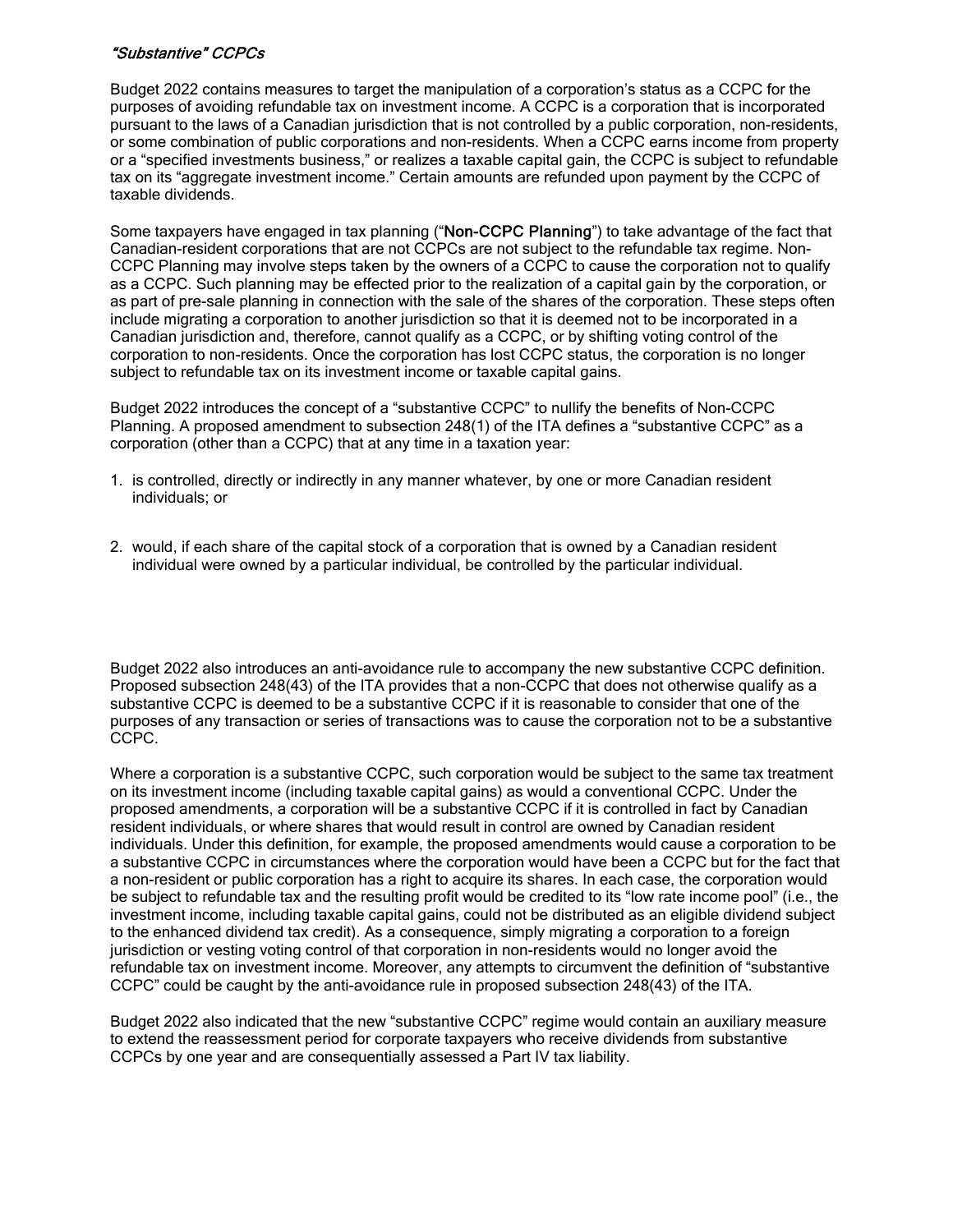It should be noted that Finance's proposals indicate that a "substantive CCPC" would only be considered a CCPC for the purposes of determining its liability for refundable tax and the calculation of its "low rate income pool."

The "substantive CCPC" rules would apply for taxation years that end on or after Budget Day, except for a taxation year that ends after Budget Day as a consequence of an acquisition of control caused by a sale to an arm's length purchaser of all or substantially all of the shares of a corporation that is completed in 2022 under an agreement in writing entered into before Budget Day.

# FAPI of a CCPC/Substantive CCPC

Budget 2022 proposes to eliminate an advantage enjoyed by CCPCs (both conventional and substantive) and their shareholders that earn investment income through controlled foreign affiliates ("CFAs"). Where the CFA of a Canadian resident corporation earns "foreign accrual property income" ("FAPI"), the Canadian resident corporation's participating share of the FAPI is included in the Canadian resident corporation's income on an accrual basis. Where the CFA is subject to foreign tax on that FAPI, to avoid double taxation, the ITA permits the Canadian resident corporation to claim an offsetting deduction in respect of that foreign tax. The amount of the deduction which can be claimed is four times the amount of foreign tax paid by the CFA. Accordingly, a CCPC can effectively earn investment income without being subject to the additional refundable tax by earning that income in a CFA that is subject to foreign tax at a rate of 25% or more. Moreover, if a CCPC receives dividends paid out of FAPI (taxable surplus) that was subject to foreign tax, the CCPC will be entitled to add an amount to its "general rate income pool" ("GRIP"). Eligible dividends can be paid out of GRIP. A CCPC earning investment income in Canada is not entitled to add anything to GRIP in respect of that investment income.

Budget 2022 proposes to eliminate the deferral advantage for CCPCs (and substantive CCPCs) by limiting the deduction in respect of foreign tax to 1.9 times (which is the factor for individuals), rather than four times. Substantially more foreign tax would have to be paid to shelter investment income earned by a CFA of a CCPC.

Budget 2022 also proposes to exclude from GRIP of a CCPC amounts related to dividends paid out of hybrid surplus or taxable surplus so that investment income earned through a foreign affiliate will not generate GRIP.

Budget 2022 also proposes welcome measures to ensure that integration works for CCPCs with foreign affiliates. A CCPC or substantive CCPC will be able to add an amount to its capital dividend account that approximates the portion of the after-tax income of a foreign affiliate of the CCPC distributed to the CCPC to the extent that income was subject to a notional tax rate of 52.63% or more. Amounts added to the capital dividend account will also include: (i) dividends paid by a foreign affiliate to a CCPC out of hybrid surplus (less the withholding tax paid) and (ii) the amount of an inter-corporate dividend deduction claimed with respect to a dividend paid out of taxable surplus as well as other non-FAPI amounts included in taxable surplus that were subject to sufficient foreign tax, as determined based on the relevant tax factor of 1.9.

These measures would apply to taxation years that begin on or after Budget Day.

# Application of the General Anti-Avoidance Rule to Tax Attributes

Budget 2022 proposes to expand the scope of the general anti-avoidance rule ("GAAR") so that it applies to transactions that affect tax attributes that have not yet been used in the computation of tax.

This proposal is apparently in response to the Federal Court of Appeal decision in Perry Wild v Canada, 2018 FCA 114, which involved transactions that significantly increased paid-up capital and the adjusted cost base of shares on a tax-free basis using the lifetime capital gains exemption. Inthat case, the Federal Court of Appeal held that, although the transactions created the potential for a tax-free distribution in the future, that potential had not yet been realized and there was accordingly no "tax benefit."

Budget 2022 proposes to expand the definition of "tax benefit" to include a reduction, increase or preservation of an amount that could at a subsequent time be relevant in computing tax or other amounts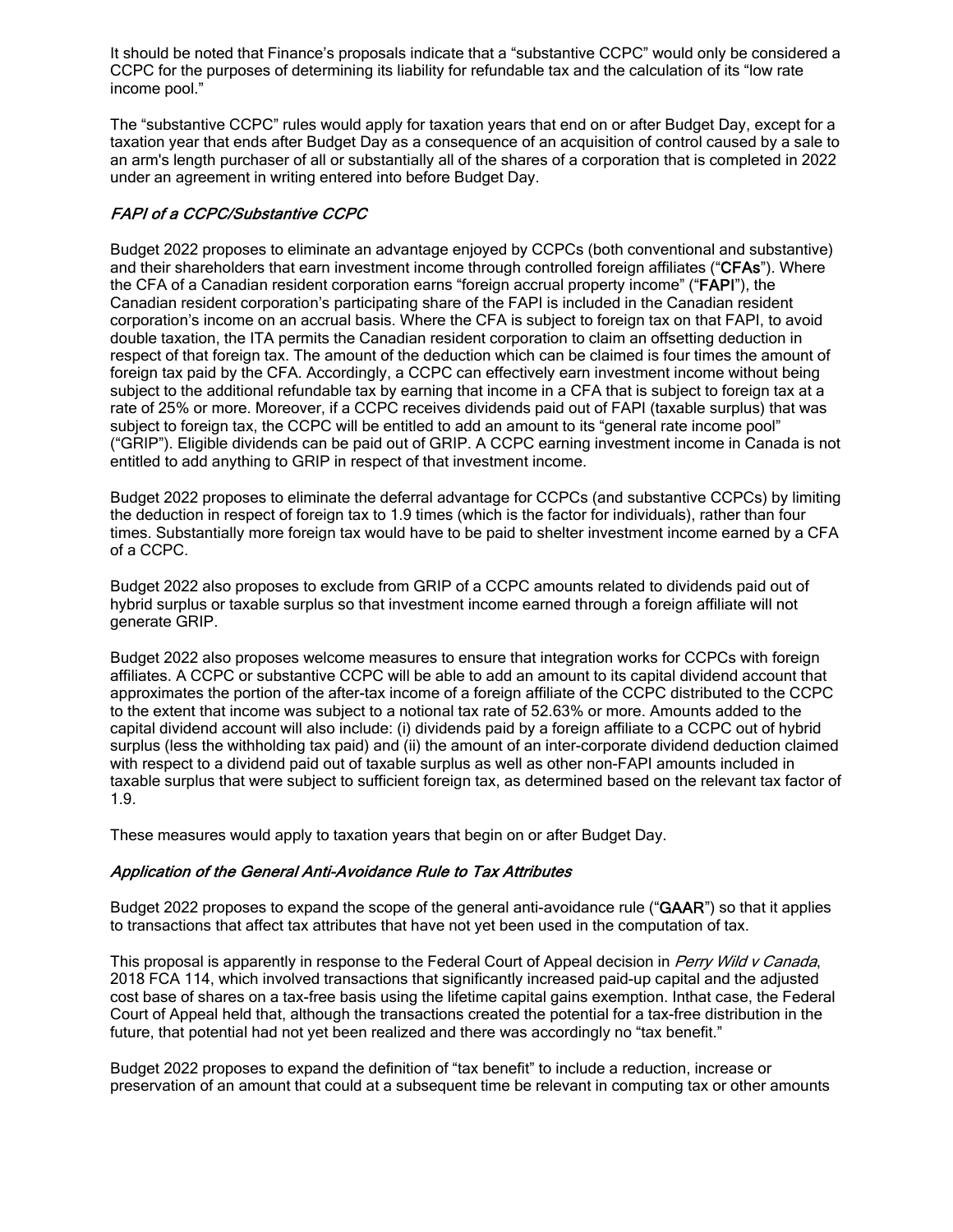payable under the ITA, and other corresponding amendments. The supplementary information attached to Budget 2022 states that determinations made before Budget Day, where the rights of objection and appeal in respect of the determination were exhausted before Budget Day, would remain binding on taxpayers and the CRA and that these measures would apply to notices of determination issued on or after Budget Dav.

#### Small Business Deduction

CCPCs may benefit from the "small business deduction," which is a reduced corporate income tax rate (currently 12.2% in Ontario), as opposed to the general corporate income tax rate (currently 26.5% in Ontario). The small business deduction applies on up to \$500,000 per year of qualifying active business income (i.e., the "business limit") of a CCPC and the business limit is shared among associated CCPCs.

The business limit is reduced on a straight-line basis when:

- 1. the combined taxable capital employed in Canada of the CCPC and its associated corporations is between \$10 million and \$15 million; or
- 2. the combined "adjusted aggregate investment income" of the CCPC and its associated corporations is between \$50,000 and \$150,000.

Budget 2022 proposes to extend the range referred to in paragraph (1), above, such that the new range would be \$10 million to \$50 million. This amendment would allow more medium-sized CCPCs to benefit from the small business deduction and would increase the amount of qualifying active business income that can be eligible for the small business deduction.

This amendment would apply to taxation years that begin on or after Budget Day.

# Critical Mineral Exploration Tax Credit

The flow-through share rules in the ITA permit corporations, the principal business of which is exploration, mining or mineral processing, to renounce Canadian exploration expenses ("CEE") and Canadian development expenses to investors. Investors are treated as if they had incurred the expenses directly and can deduct such expenses in computing taxable income. In the case of CEE, 100% of the renounced CEE is deductible to the investor. An individual (other than a trust) who invests in flow-through shares can receive an additional tax benefit – a 15% non-refundable Mineral Exploration Tax Credit ("METC") on certain CEE defined as flow-through mining expenditures.

Budget 2022 proposes a new 30% Critical Mineral Exploration Tax Credit ("CMETC") which would apply in respect of exploration expenditures for certain specified minerals. The list of specified minerals includes copper, nickel, lithium, cobalt, graphite, rare earth elements and uranium, among others. These minerals are used to produce batteries and permanent magnets which are used in zero-emission vehicles and in the production of clean technology and semiconductors.

Eligible expenses would only qualify for the proposed CMETC, not for the METC as well. Eligibility for the CMETC will require certification from a qualified person that the expenditures to be renounced will arise from an exploration project that primarily targets the specified minerals.

The proposed CMETC would apply to expenditures renounced under eligible flow-through share agreements entered into after Budget Day and on or before March 31, 2027.

#### Flow-Through Shares for Oil, Gas and Coal Activities

Budget 2022 proposes to amend the flow-through share rules so that expenditures on oil, gas and coal exploration and development can no longer be renounced to an investor.

This change would apply for expenditures renounced under flow-through share agreements entered into after March 31, 2023.

# INTERNATIONAL TAX REFORM & PILLAR TWO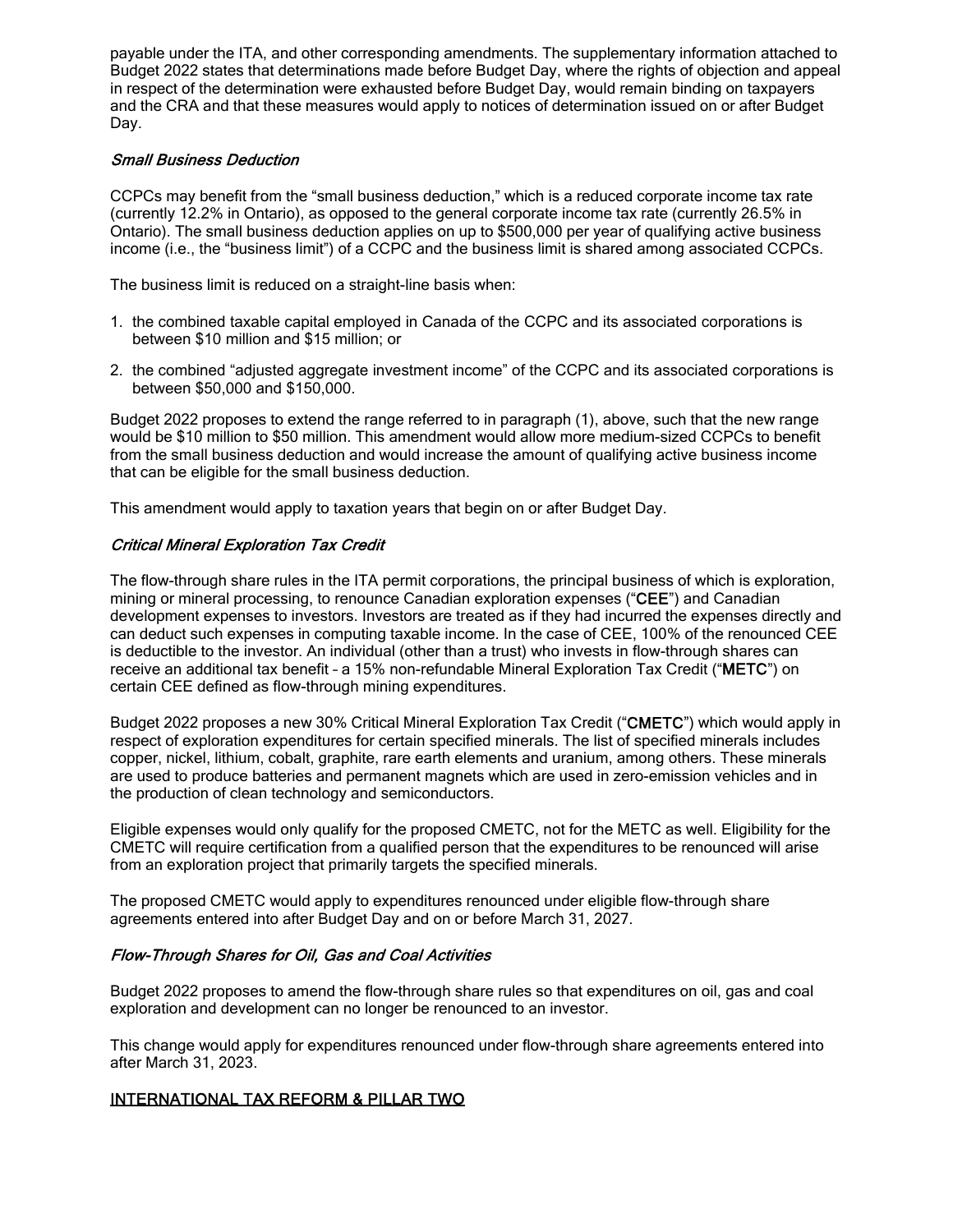#### Implementation of Global Minimum Tax

Budget 2022 builds upon measures already implemented or proposed in connection with the BEPS Action Plan developed by the Organisation for Economic Co-operation and Development ("OECD") by announcing its intention to move forward with proposals to implement rules to establish a minimum 15% tax applicable to multinational enterprises ("MNEs") with annual revenues of €750 million or more, as more particularly described in the second pillar (or "Pillar Two") of the inclusive framework on BEPS for international tax reform agreed to by OECD member countries on October 8, 2021. Previously implemented measures include minimum standards in tax treaties, proposals limiting deduction of interest and financing charges, rules to address hybrid mismatch arrangements, enhanced disclosure and reporting, and a domestic digital services tax in the event that a multilateral convention implementing an international framework for the allocation of profit has not come into force.

Pillar Two is intended to be implemented through changes to each member country's domestic tax laws. To this end, the inclusive framework includes detailed model rules ("ModelRules"), published on December 20, 2021, as well as commentary providing guidance on their interpretation and operation, published on March 14, 2022. Member countries are to implement Pillar Two in a way that is consistent with the outcomes provided for under the Model Rules and related commentary.

Under Pillar Two, a subject MNE is generally required to calculate the effective tax rate on its profits in each jurisdiction in which it operates. The basic premise of Pillar Two is that if the effective tax rate for a particular jurisdiction is below 15%, subject MNEs will be subject to a "top-up tax" that brings the effective tax rate on the profits in the particular jurisdiction up to the 15% minimum rate.

The objectives of Pillar Two are achieved via two basic charging rules for the top-up tax: (1) an income inclusion rule, and (2) an undertaxed profits rule. If the country in which the ultimate parent of the MNE is located has adopted the income inclusion rule, that country is entitled to impose the top-up tax on the ultimate parent entity. If that jurisdiction has not adopted the income inclusion rule, then the right to apply the top-up tax shifts to the jurisdiction of the highest-tier intermediate entity within the group that has adopted the income inclusion rule. If neither of the jurisdictions of the ultimate parent or any intermediate entity has adopted the income inclusion rule, the jurisdiction(s) in which the MNE operates may then levy the top-up tax if it has adopted the undertaxed profits rule. Pillar Two also contemplates a treaty-based subject-to-tax rule that would allow a developing country to impose a higher rate of withholding tax than might be applicable under a treaty if the payment is subject to tax in the payee country at a nominal rate below 9%. Budget 2022 notes, however, that this rule is not expected to impact Canada.

Budget 2022 anticipates that draft legislation implementing the Pillar Two proposals will be released for public consultation (no timeline has been given) and that the income inclusion rule and domestic minimum top-up tax would come into effect in 2023 (as of a date to be fixed). The undertaxed profits rules would come into effect no earlier than 2024.

# Consultation on Pillar Two

In order to allow the Government to implement Pillar Two in accordance with the intended timeline, Budget 2022 is launching a public consultation on the implementation in Canada of the Model Rules and a domestic minimum top-up tax.

Budget 2022 refers taxpayers to the full text of the Model Rules on the OECD website and includes a series of general and specific questions related to the implementation of Pillar Two that Finance is particularly interested in. The general questions posed by Finance relate to the interaction of the Model Rules with the ITA, which administrative and enforcement provisions of the ITA should or should not be made applicable, suggestions regarding the general design of the domestic top-up tax in Canada, and whether there are any particular issues and uncertainties with how a domestic top-up tax is treated. Finance poses a number of specific questions in Budget 2022 in relation to each chapter (one through ten) of the Model Rules. Budget 2022 notes that Finance is not seeking views on the major design aspects of the Model Rules or broader policy considerations. Interested parties should review the Model Rules together with the general and specific questions posed in Budget 2022.

This preliminary consultation will be open until July 7, 2022, and interested parties are invited to send written representations to Finance as directed in Budget 2022.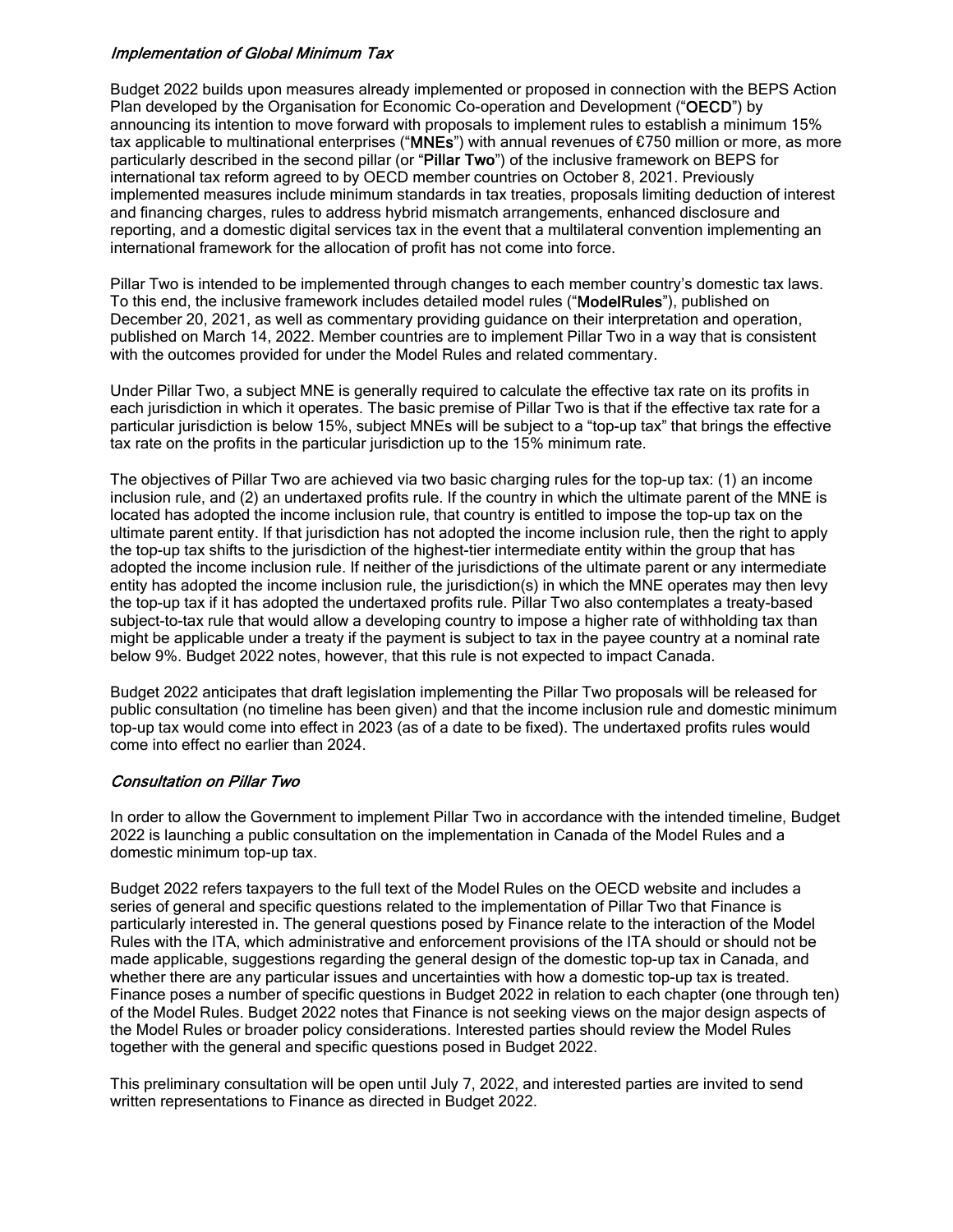# Exchange of Information on the Digital Economy

In recent years, the digital economy has transformed the way business is conducted. The rise of the gig and the sharing economies have allowed many people to carry on business, often on a part-time or temporary basis. These businesses are generally carried on through online platforms that facilitate business activities such as short-term home rentals, food delivery, and ride sharing. Canada's income tax system is a system of self reporting. Many taxpayers engaged in the gig and sharing economies do not appreciate their tax obligations and such transactions are not visible to tax authorities such as the CRA.

To address these concerns, the OECD has developed model rules to require digital platform operators to collect and report information to tax administrations to ensure that such income can be properly taxed. Other jurisdictions such as the U.K., the EU and Australia have announced their intention to implement the model rules. The OECD model rules are designed to reduce the administrative burden of such reporting by requiring the platform to report the information of those persons offering a service or selling a product through the platform to only one jurisdiction, the jurisdiction of the platform. The tax administration in that jurisdiction would then share the information with the tax administrator in the country in which the partner sellers/service providers reside.

Budget 2022 proposes to implement the OECD model rules in Canada. The proposal will require "reporting platform operators" to determine the jurisdiction of residence of their "reportable sellers" for "relevant activities" and to report such information to the CRA. Reporting platform operators are entities that are engaged in contracting directly or indirectly with sellers to provide the software that runs a platform for sellers to be connected to other users or collecting compensation for the relevant activities facilitated through the platform. Providers of software that exclusively facilitate payment processing, the mere listing or advertising, or the transfer of users to another platform are generally excluded. This measure would apply to platform operators resident in Canada, or platform operators not resident in Canada or a partner jurisdiction and that facilitate relevant activities by sellers resident in Canada or the rental of real property located in Canada. Platform operators whose total compensation in the previous year is less than  $\epsilon$ 1 million can elect to be excluded from reporting.

Relevant activities are sales of goods and "relevant services." Relevant services are personal services (for example, tutoring, manual labour or delivery services), rental of real property or rental of a means of transportation. A reportable seller is generally a user who is registered on a platform to provide relevant services or sell goods. There are some exceptions including those who sell goods and make fewer than 30 sales per year totalling €2,000 or less.

Reporting platform operators will need to complete due diligence procedures to identify reportable sellers and their jurisdiction of residence. For the first year in which a reporting operator becomes a reporting operator, the due diligence procedures must be completed by December 31 of the second calendar year in which the reporting operator is subject to the rules.

The measure will apply to calendar years beginning after 2023. This means that the first reporting would be due December 31, 2024, and the first exchange of information will take place in early 2025 with respect to the 2024 calendar year.

# Interest Coupon Stripping

Part XIII of the ITA generally imposes a 25% withholding tax on interest paid or credited by a Canadian resident to a non-arm's length non-resident. If the lender is resident in a treaty jurisdiction, the tax treaty will generally reduce the withholding tax rate to either 10% or 15%. The tax treaty with the U.S. generally reduces the withholding tax rate to nil.

To avoid the Part XIII withholding tax on interest paid or credited to a non-arm's length non-resident lender, some non-resident lenders will sell their right to receive future interest payments (interest coupons) to a purchaser who is either not subject to withholding tax or subject to withholding tax at a lower rate. The non-resident lender generally retains the right to receive the repayment of the principal amount of the loan.

An amendment was made in 2011 to address a particular interest coupon stripping arrangement; however, there are other arrangements that the 2011 amendment failed to catch.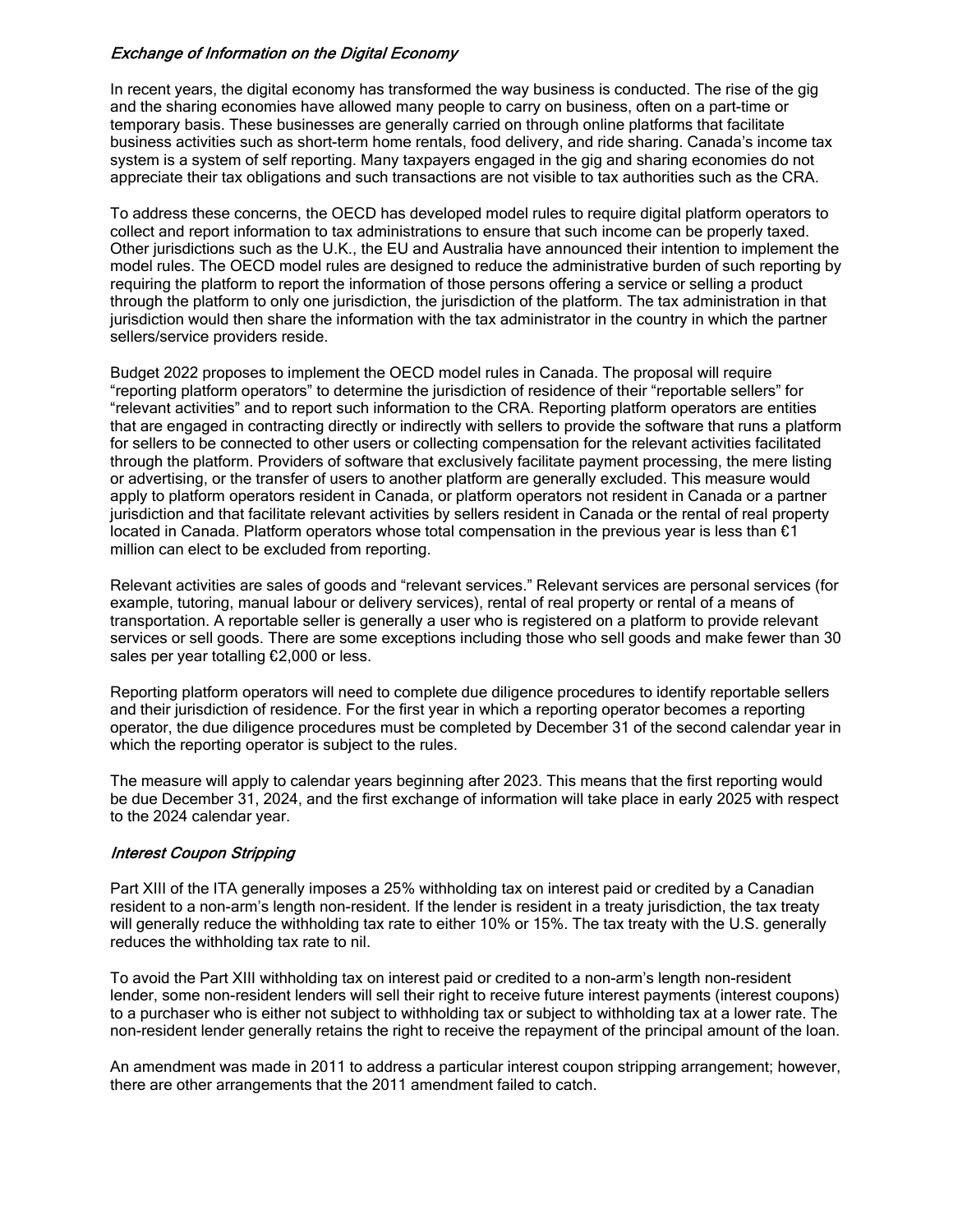Budget 2022 proposes an amendment to the withholding tax rules to ensure that the total withholding tax paid under an interest coupon stripping arrangement is the same as it would have been if the arrangement had not been entered into and instead the interest payments had been made to the non-resident lender.

In general, where a Canadian-resident borrower owes an amount to a non-resident person with whom the Canadian-resident borrower does not deal at arm's length (the "non-resident lender"), pays an amount of interest in respect of that amount owing to another person, and the tax payable under Part XIII in respect of the interest payment is less than it would have been if the interest payment had been made to the nonresident lender, for purposes of Part XIII, the Canadian-resident borrower will be deemed to have also paid an amount of interest to the non-resident lender sufficient to impose on the non-resident lender enough Part XIII tax to reverse the reduction of Part XIII tax.

There is an exception for interest paid on debt issued as part of an offering lawfully distributed to the public if, in general, the interest payments were not part of a series of transactions one of the main purposes of which was to avoid or reduce Part XIII withholding tax.

In general, this measure applies to interest that accrues on or after Budget Date. However, it will not apply to interest that accrues prior to April 7, 2023, if the underlying debt was incurred before Budget Day, the sale of the right to receive future interest payments occurred before Budget Day and the interest coupon holder deals at arm's length with the non-resident lender.

#### Hedging and Short Selling by Canadian Financial Institutions

The ITA generally requires taxpayers to include in computing income all dividends received in a year but permits a Canadian corporation that receives a dividend from another Canadian corporation to deduct the amount of such dividend. Known as the dividend received deduction ("DRD"), this regime avoids taxing the same amount of income in more than one corporation. The ITA contains rules intended to deny the DRD where the dividend recipient does not have economic exposure to the share.

The ITA also contains favourable rules dealing with the taxation of securities lending arrangements ("SLA "), which are transactions that facilitate the lending of securities, usually to fill a short position. The SLA rules provide that dividend compensation payments made by a borrower of shares to a lender are very generally deductible to the borrower and treated as a dividend on the share to the lender. Registered securities dealers are entitled to deduct only 2/3 of a dividend compensation payment.

The government has been concerned that certain taxpayers in financial institution groups were engaging in transactions that gave rise to unintended tax benefits by exploiting both the DRD and the deductibility of dividend compensation payments while eliminating the group's economic exposure on the subject shares. For example, a Canadian bank owns shares of a Canadian corporation and a related registered securities dealer would borrow identical shares and sell them short (eliminating the economic exposure). The bank would get the DRD for the dividend and the securities dealer would also get the 2/3 deduction for the dividend compensation payment to the lender of the shares. A similar strategy might involve the registered securities dealer going long on the shares and short the identical shares. It would get the DRD for the shares it held and a 2/3 deduction for the dividend compensation payment made on the borrowed shares. The government was concerned that this created an "artificial deduction" under the arrangement equal to 2/3 of the amount of the dividend.

Budget 2022 proposes to amend the ITA to deny the DRD to a taxpayer for dividends received on a share of a Canadian corporation where:

- 1. a non-arm's length registered securities dealer enters into a transaction that it knew or ought to have known would hedge the taxpayer's exposure; and
- 2. the taxpayer is a registered securities dealer and it has eliminated all or substantially all of its exposure to the shares.

Where the proposal results in the denial of the DRD, the registered securities dealer will be entitled to a full deduction for the dividend compensation payment.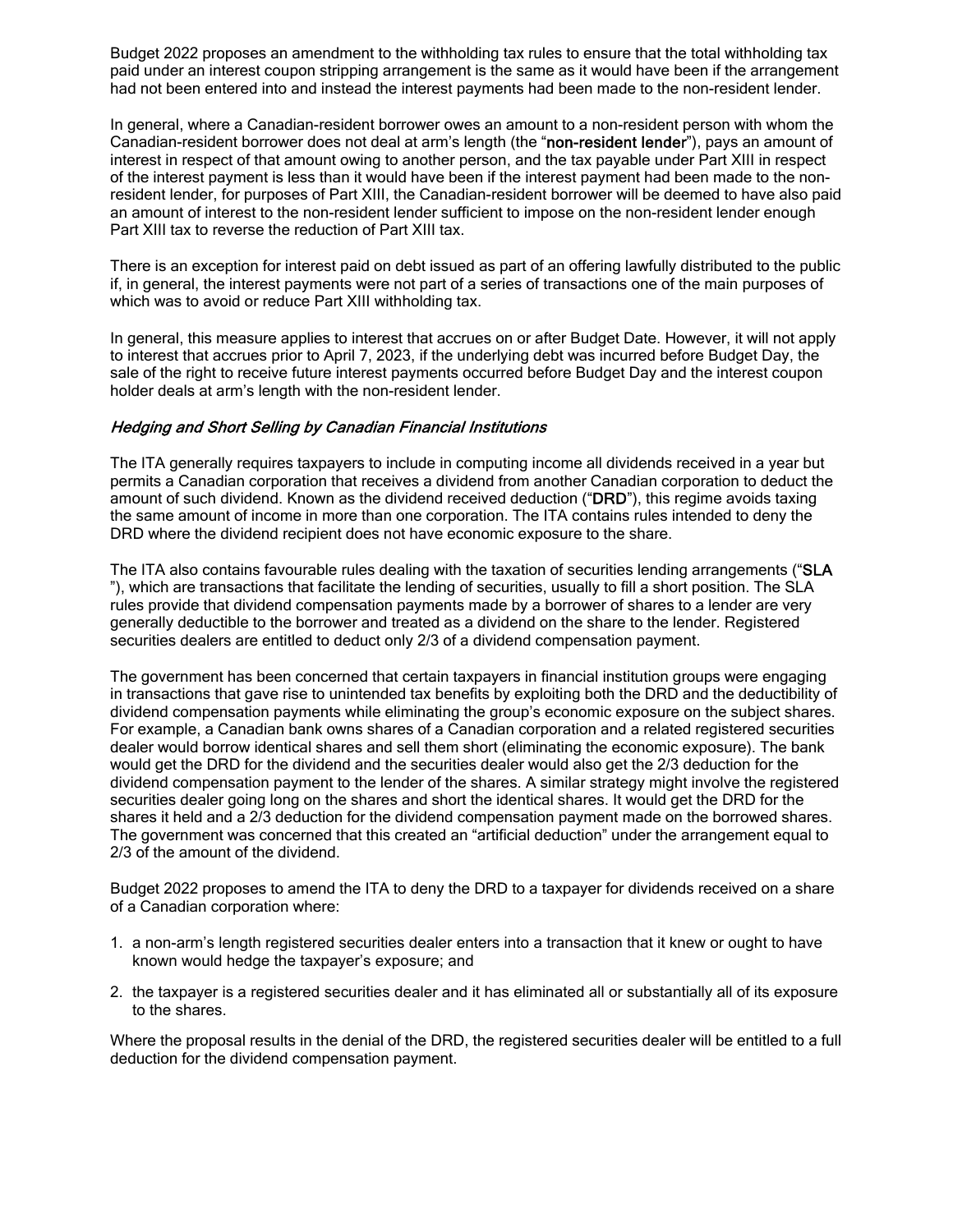The proposed amendments will apply to dividends received and dividend compensation payments made on or after Budget Day unless the relevant hedging transactions or related securities lending arrangements were in place before Budget Day, in which case the proposed amendments will apply to dividends received and related compensation payments made after September 2022.

# PERSONAL INCOME TAX MEASURES

# **Housing**

For first-time home buyers, Budget 2022 introduces the Tax-Free First Home Savings Account ("FHSA"). Contributions to an FHSA would be deductible, and both income earned in an FHSA and qualifying withdrawals made to purchase a first home would be non-taxable. Each eligible individual would be subject to an annual contribution limit of \$8,000 as well as a lifetime contribution limit of \$40,000. Budget 2022 would also increase the maximum value of the Home Buyers' Tax Credit from \$750 to \$1,500. The Government intends to implement the FHSA in 2023. Draft legislation is not yet available.

For existing homeowners, Budget 2022 introduces the Multigenerational Home Renovation Tax Credit, which provides tax relief for individuals who create a secondary dwelling unit within their existing home to permit a related senior or person with a disability to live there. The maximum value of the credit would be \$7,500. This measure is intended to take effect on January 1, 2023. Budget 2022 also increases the maximum value of the existing Home Accessibility Tax Credit from \$1,500 to \$3,000 effective for expenses incurred in the 2022 and subsequent taxation years.

Budget 2022 also takes aim at the "flipping" of residential property, with a new rule that would deem profits arising from the disposition of a residential property to be business income if the property was owned for less than 12 months. Where the new rule applies, the Principal Residence Exemption would not be available. The rule would not apply to dispositions in relation to certain qualifying life events (for example, death, changes in family composition, disability, certain changes in employment, etc.). This measure is intended to apply to residential properties sold on or after January 1, 2023.

# Annual Disbursement Quota for Charities

Charities in Canada are required to spend a minimum amount each year on their charitable programmes or grants to other charities. The amount, known as the "disbursement quota" ("DQ"), is determined based on the value of a charity's assets that are not used for charitable activities (averaged over the prior 24 months). The intention of the DQ is to ensure charities use a significant portion of their resources for charitable purposes. The current DQ is 3.5% (reduced from 4.5% in 2004 to account for lower rates of return on investments at that time).

The government held public consultations in the late summer-fall of 2021 to seek feedback on issues relating to the DQ, including whether the DQ should be increased to provide additional funding for charities (particularly in the context of the pandemic) and if so, to what level, as well as whether it was desirable to increase the DQ to a level that would force foundations to encroach on capital in order to meet their DQs.

Budget 2022 proposes to increase the DQ to 5% for the portion of assets not used in charitable activities that exceeds \$1,000,000; the government believes this will achieve the goal of increasing expenditures by charities overall while accommodating smaller charities that may not have investment returns that are achievable by larger charities. Charities will continue to be able to request a reduction to their DQ and Budget 2022 proposes to simplify the process while ensuring improved transparency. These measures would apply to charities in respect of fiscal periods beginning on or after January 1, 2023.

# Charitable Partnerships

Charities that wish to carry out charitable activities overseas must either do so themselves, make grants to other "qualified donees" (which include Canadian registered charities and certain foreign entities such as the UN, as well as certain foreign universities and foreign charities), or maintain control and direction over the activity of an intermediary in the foreign jurisdiction. The requirements imposed on charities seeking to provide aid outside Canada can be unclear if not unduly onerous; Budget 2022 proposes to streamline these rules and allow Canadian charities to make disbursements to organizations that are not qualified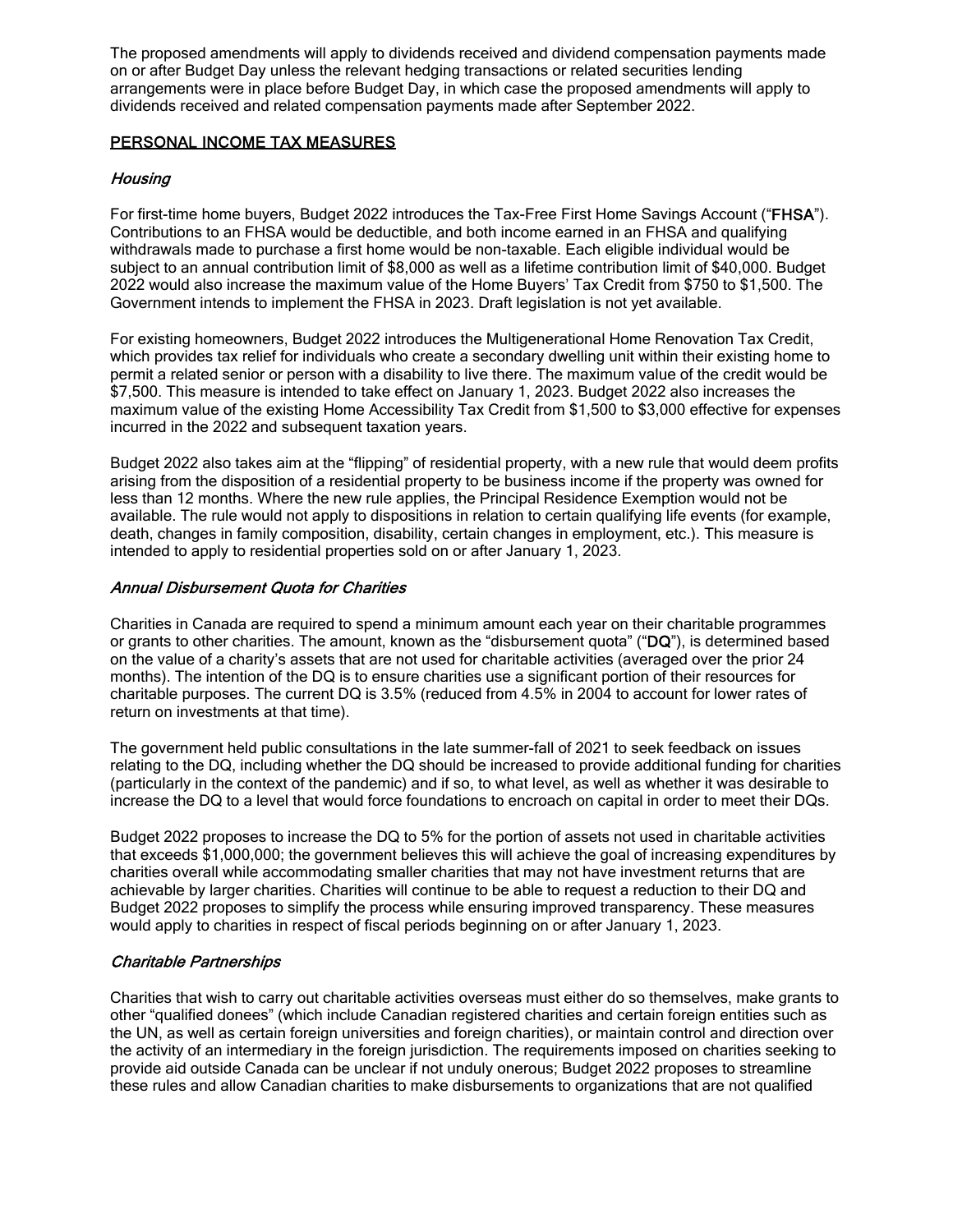donees, provided the disbursements further the Canadian charity's charitable purposes and the Canadian charity ensures the funds are applied to charitable purposes by the recipient foreign organization. Budget 2022 sets out proposed accountability requirements for charities wishing to make grants to foreign organizations. The proposed rules and requirements will apply upon Royal Assent.

# Medical Expense Tax Credit for Surrogacy and Other Expenses

Budget 2022 proposes to expand the Medical Expense Tax Credit to include certain medical expenses incurred in connection with the use of surrogates and/or donors of reproductive material. In addition, reimbursements paid by a taxpayer to a surrogate will now be eligible for the tax credit, provided they are in respect of expenses that would generally qualify under the tax credit. These measures will apply to expenses incurred in the 2022 and subsequent taxation years.

#### SALES AND EXCISE TAX MEASURES

Budget 2022 introduces two changes to the Excise Tax Act.

- 1. An expansion of entities that may be entitled to benefit from the enhanced 83% hospital rebate for GST/HST incurred in respect of inputs used in their exempt supplies. To be eligible for the enhanced 83% hospital rebate, a charity or non-profit entity must deliver the health-care service with the active involvement of, or on the recommendation of, either a physician or a nurse practitioner. Hence, the expanded hospital rebate would no longer distinguish between doctors and nurse practitioners, and it would recognize the ever-increasing role and prominence of nurse practitioners in administering hospital-like care in non-hospital settings. This new measure will apply for all rebate claim periods ending after Budget Day in respect of tax paid or payable after Budget Day.
- 2. A new rule which deems assignment sales of new homes or condominium units to be unconditionally subject to GST/HST, in respect of any amounts payable by the assignee over and above any deposit recoveries. As an example, if a purchaser under an agreement of purchase and sale for a newly constructed home or condominium unit (the "**assignor**") paid the builder \$100,000 in cumulative deposits for that new home or unit, and that assignor wishes to assign the purchase agreement to a new purchaser (the "**assignee**") for consideration equal to \$100,000 in "deposit recoveries" plus an assignment fee of \$250,000, the assignor will be obligated to charge and collect GST/HST on the \$250,000 assignment fee (and not on the \$100,000 amount explicitly related to "deposit recoveries"). However, if the assignor is a non-resident of Canada, then the assignee will be obligated to self-assess that GST/HST instead. This new regime will apply for all assignments completed on or after May 7, 2022. Any assignments consummated before May 7, 2022, will still be governed by the current regime, which allows certain assignments to be made exempt from GST/HST if the circumstances warrant (for example, if the assignor originally entered into the agreement of purchase and sale to live in the home but was subsequently required to assign the agreement to the assignee due to changed life circumstances).

Budget 2022 also introduces comprehensive legislative provisions that govern the taxation of vaping products under the *Excise Act, 2001*. The new federal excise duty framework for vaping products will come into force on October 1, 2022.

In addition, Budget 2022 introduces technical amendments to the *Excise Act, 2001* governing the cannabis excise duty framework, in addition to a myriad of technical amendments that will come into force on Royal Assent to the enabling legislation. A detailed review of these legislative provisions is beyond the scope of this update.

# OTHER MEASURES

Budget 2022 also proposes the following measures:

- · a review of the scientific research and experimental development (SR&ED) program with a view to ensuring that it is effective in encouraging R&D that benefits Canada, and to explore opportunities to modernize and simplify it;
- · considering, and seeking views on, the suitability of adopting a patent box regime;